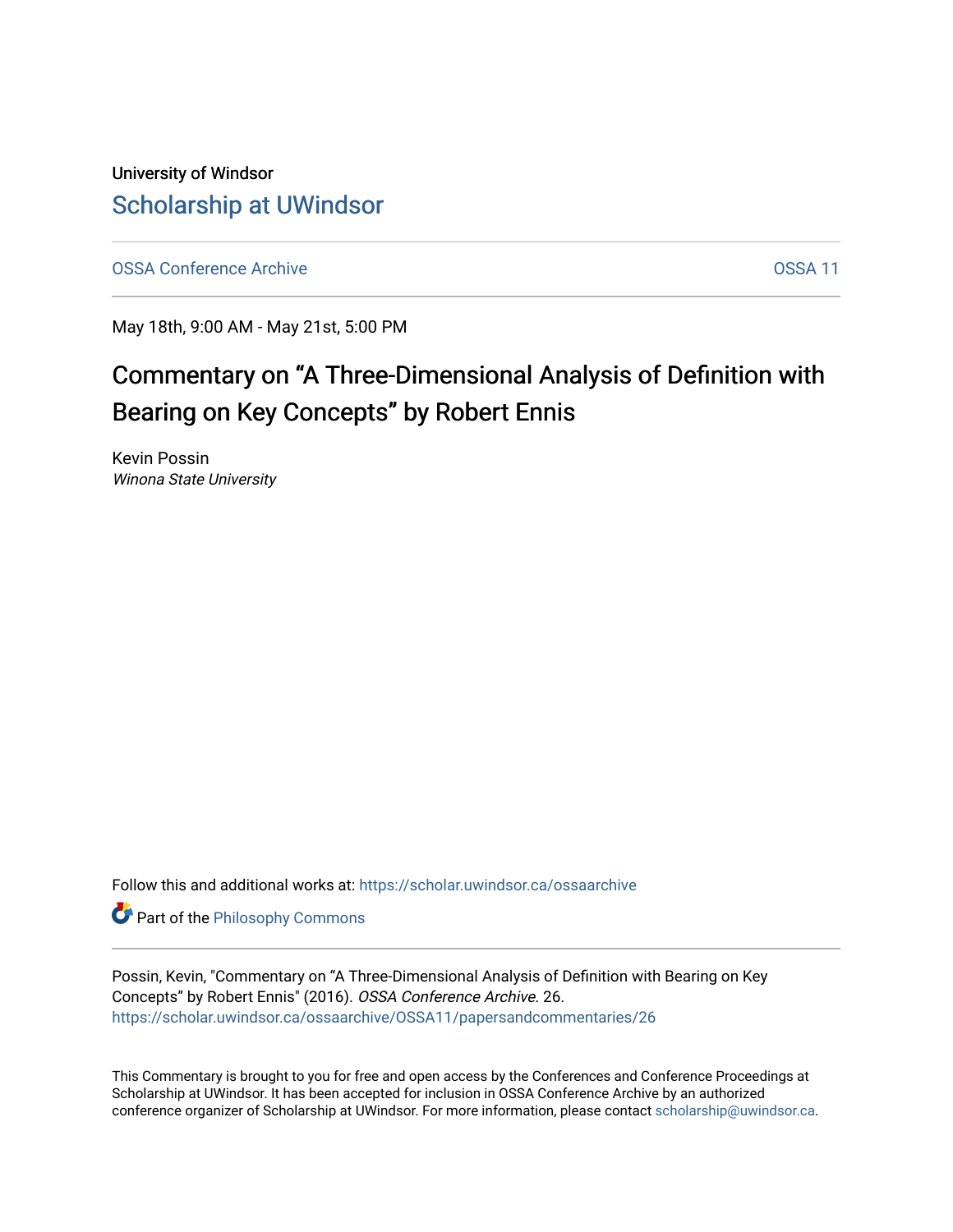# Commentary on "A Three-Dimensional Analysis of Definition with Bearing on Key Concepts" by Robert Ennis: On Defining Critical Thinking

# KEVIN POSSIN

*Professor Emeritus Department of Philosophy Winona State University The Critical Thinking Lab 24847 County Road 17 Winona, Minnesota 55987 USA kpossin@winona.edu*

## **1. Introduction**

Robert Ennis does a service by reminding us of the importance of definitions and, specifically, the importance of defining 'critical thinking.' But in the process, he seems to lose sight of the fundamental kind of definition, viz., what Copi (1998) calls "theoretical definitions," and of a criterion for a good definition. Ennis's discussion seems to meander a bit because of this. Let me first review some of the kinds of definition in light of this and make my critical comments about Ennis's discussion in light of that.

## **2. Definitions**

I take it that the primary function of language is to represent and communicate. So the primary function of definitions is to do likewise, in the form of *theoretical* definitions, in which the definiens takes the form of an answer to a "What is…?" question, as when Socrates asked, in the *Theaetetus*, "What is knowledge?". The definiens constitutes the essential properties of the definiendum—its nature—its necessary and sufficient conditions—what makes it what it is. The definiens is the core recipe for the definiendum. One need not be a Platonist about all this, however. For example, *homo sapiens* have certain characteristics, as detailed by Linnaean Taxonomy, but that is not to say that that set of characteristics was waiting in the heavens for us to instantiate.

Sometimes theoretical definitions are the result of conceptual analysis, done from the armchair, and sometimes one must get up out of the armchair and do some lab work—expertise is required. It is by virtue of people's differing degrees of expertise that we often get a difference between a theoretical definition and a *reportive* definition, the latter being merely a description of what laypeople commonly mean by the definiendum, which is often recorded in a dictionary of common usage (albeit, there is often some lag time between these two, hence those who also distinguish *lexical* definitions, as a separate kind).

While the *goal* of a theoretical definition is to detail the nature or necessary and sufficient conditions of the definiendum, often this is an *ideal* that is in principle impossible to achieve. This was Wittgenstein's point in the *Investigations* (1953, §§66-7)—very few concepts lend themselves to an analysis consisting of necessary and sufficient conditions. Most concepts, and the terms representing them, are *vague*, e.g., "bald" and "game." For baldness, there is no magic

Bondy, P., & Benacquista, L. (Eds.). *Argumentation, Objectivity, and Bias: Proceedings of the 11th International Conference of the Ontario Society for the Study of Argumentation (OSSA), 18-21 May 2016*. Windsor, ON: OSSA, pp. 1-6.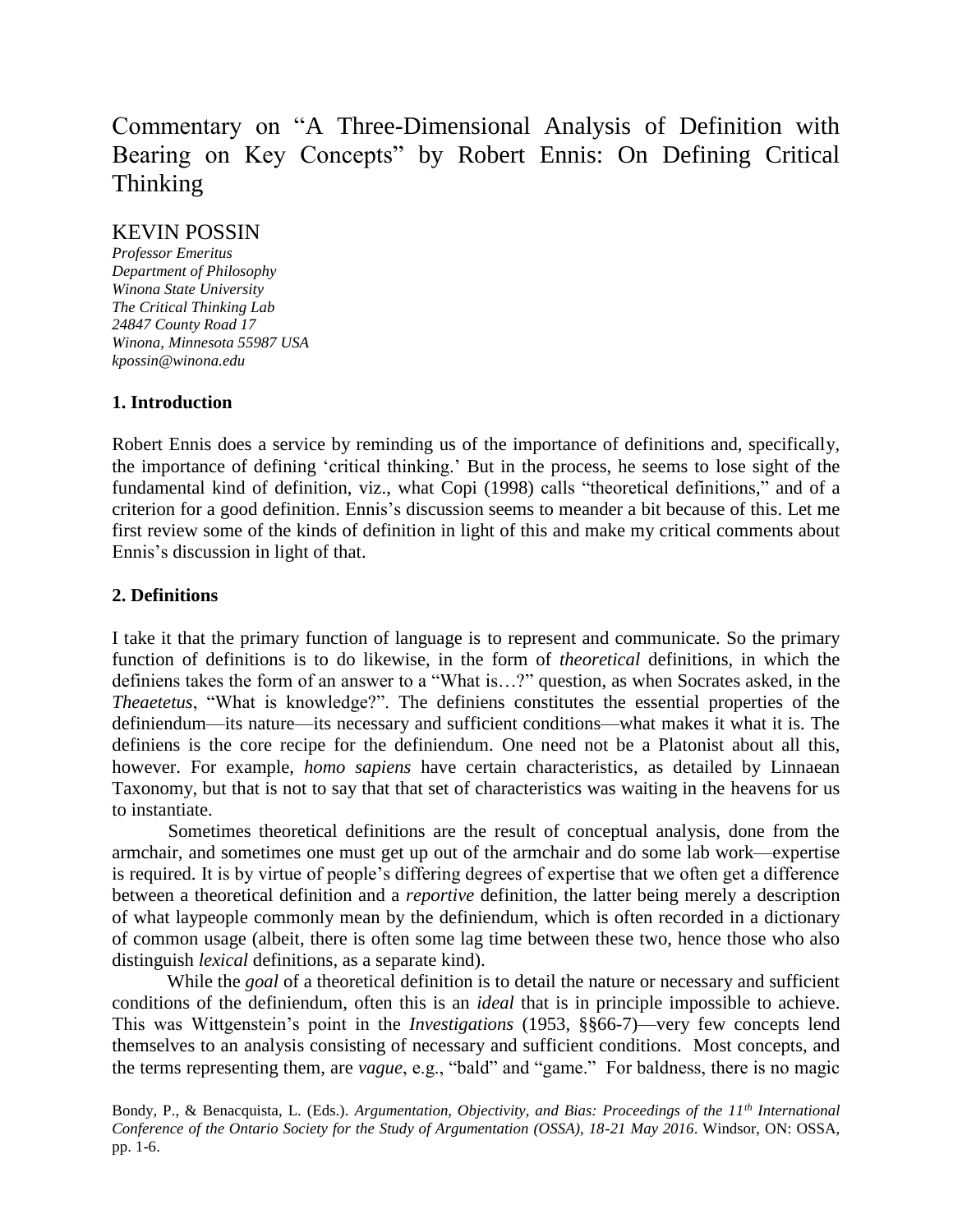#### KEVIN POSSIN

number one hair less than which makes one bald; likewise for "heap," there is no magic grain of sand the addition of which makes a heap. And for games, there are only family resemblances among them—groupings or "clusters" of features that are shared by some but not all—features that, if shared by *all*, no longer do any real work in distinguishing games from other kinds of activities. This is simply what it *is* to be vague, which, ironically, implies that 'vague' is one of the few *non*-vague terms, since the necessary and sufficient condition for vagueness is the *lack* of necessary and sufficient conditions.

Just because a concept or term is vague, however, does *not* entail that it is *subjective* and up for grabs as to how it is to be used—just the contrary. Clear-cut cases of vague concepts are just that—clear cut. Michael Jordon is clearly bald, the crew from ZZ Top is clearly not, and I am a fuzzy case—in principle indeterminate—at least for a while yet.

But upon learning that most of our concepts and corresponding definitions are vague, too many people have misunderstood this to mean that those concepts and definitions are *subjective*, thereby adopting the Humpty-Dumpty view that words mean *whatever* users intend them to mean (Carroll, 1871). This gives rise to the *abuse* of *stipulative* definitions. Instances of this that are of special interest to us are the arbitrary ways 'critical thinking' has been defined, e.g., so absurdly broadly that any thought or any thought about a thought (i.e., metacognition) constitutes CT. With this view comes the complete lack of recognition of expertise in CT, since, as with all subjective matters, all opinions are equal—e.g., there is no expert on whether or not strawberries taste good. This explains why the director of my university's general-education program said to me, "Who died and made *you* king of critical thinking?" as I proposed criteria for courses offered in the program's CT category. My university, then, naturally went on to maintain that *all* its courses are CT courses "by definition."

In a sense, every term introduced into the language is given an initial stipulative definition. That's fine. But once a term takes on a shared use, *redefining* it so as to stipulate a different meaning is highly suspicious, unless one provides ample reason for the redefinition and informs fellow language users of the change—for example, when a specific dollar amount (*within* the fuzzy area) is stipulated as the "poverty line," so as to be able to implement a social welfare policy (what some would call giving a "precising" definition or an "operational" definition of 'poverty').

A special case of the abuse of stipulative definitions is when people use *persuasive* definitions to support their conclusions. Persuasive definitions are produced by *adding* values to the definiens that are *not* necessary conditions or *omitting* values that *are* necessary conditions, thus enabling one to derive one's normative conclusion "by definition." For example, it's easy to conclude that abortion is unethical if you define it as the *murder* of an innocent unborn person.

A good definition, besides doing its best to be neither too broad nor too narrow, should facilitate one's understanding of the definiendum. This *educational* criterion prohibits the likes of circular definitions, e.g., defining 'bachelor' as one who instantiates bachelorhood. It also requires that one use more elementary concepts in the definiens than in the definiendum, thus obliging us to tailor definitions as best we can to the background knowledge of our audience—to put things into "small words." For example, Ennis's definition of 'argument,' as "an attempt to justify a position," might fail in this regard: People probably have a better initial understanding of what an argument is than what it is to "justify" a position.

And with that, I guess I have finished my preparatory remarks on definitions and have begun my critique of Ennis's discussion.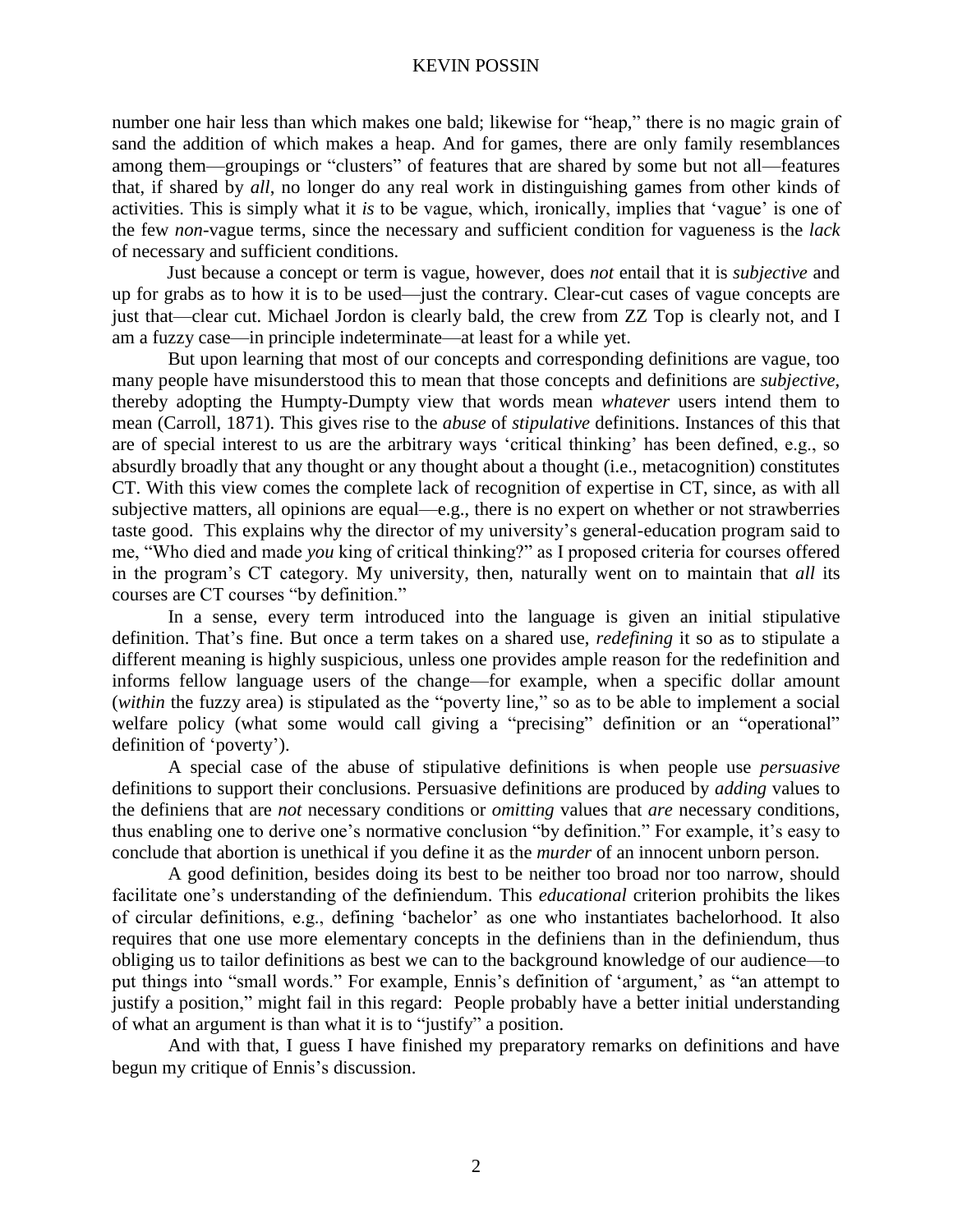#### **3. Critique re. definitions**

Regarding his various "forms" of definitions, I really don't see much need for most of them:

Off hand, I can't think of a single theoretical definition that's *not* "classificational." And they don't seem to be restricted to *nouns*, e.g., to argue is to offer reasons to believe that a statement is true.

"Equivalent-expression" definitions often fail the educational criterion, as with Ennis's example of defining "bias" in terms of "prejudice." They also permit mere co-extension to pass for definition, as with defining *homo sapien* as the only mammal with a normal body temperature of 98.6 degrees Fahrenheit—even though the latter is a reliable indicator of the former (assuming that it's true, and I think it is), it is a deplorable definition.

"Range" definitions just acknowledge those many times when theoretical definitions cannot in principle achieve their ideal of providing necessary and sufficient conditions. This is more the rule than the exception: e.g., even with bachelor, defined as an adult unmarried male the vagueness of adulthood makes the definiens vague.

The nature of a "positional" definition is unclear to me: At times, it appears no different from a theoretical definition that one uses to simply draw a conclusion, as with Ennis's example of inferring that Pluto is not a planet, in light of the International Astronomical Union's 2006 definition. Ennis's other example, of defining marriage as between a man and a woman, is accounted for as a stipulative definition, without the need for positing another kind of definition.

"Operational" definitions seem to be a distinct kind; however, Ennis seems to equivocate in his analysis of them: between 1) their originally proposed function of *reducing* a theoretical object, event, or state of affairs to a set of measureable inputs and outputs and 2) a criterial (*non*definitional) function of using that set of measureable inputs and outputs as merely *indicating* a theoretical object, event, or state of affairs.

#### **4. Critique re. definitions of CT**

I think I'm in general agreement with Ennis's notion of CT, which he calls "mainstream" and which he claims is described in various ways by his 14 examples of definitions of CT. I am uncertain, however, whether it is so mainstream now or whether it has been relegated to the backwaters. There are so many advocates of the minimalist subjectivist view of CT and the rhetorical view of CT that we might well be in the minority.

That is why it is so important to make one of the necessary conditions of CT quite explicit in one's definition, viz., the use of *reasons as evidence* to support one's beliefs, values, and actions. It is this that distinguishes CT from mere *metacognition*, which is mere valueclarification and mere self-reflection on one's beliefs and intentions. And that is why it is also so important to make *another* necessary condition of CT quite explicit in one's definition, viz., *the goal of truth and avoidance of error* in the formation of arguments, beliefs, values, and action plans based on one's reasons. It is this goal that keeps CT distinct from *rhetoric*, which has the goal of merely persuading others into accepting conclusions and adopting beliefs, values, or actions plans for *whatever* reasons. [Note that most of the exemplary definitions Ennis quotes are somewhat ambiguous in this latter respect.]

By the way: Those advocating the minimalist subjectivist view of CT are often quick to counter that they are fine with CT's truth-conducive goal, because *what, after all, is truth other*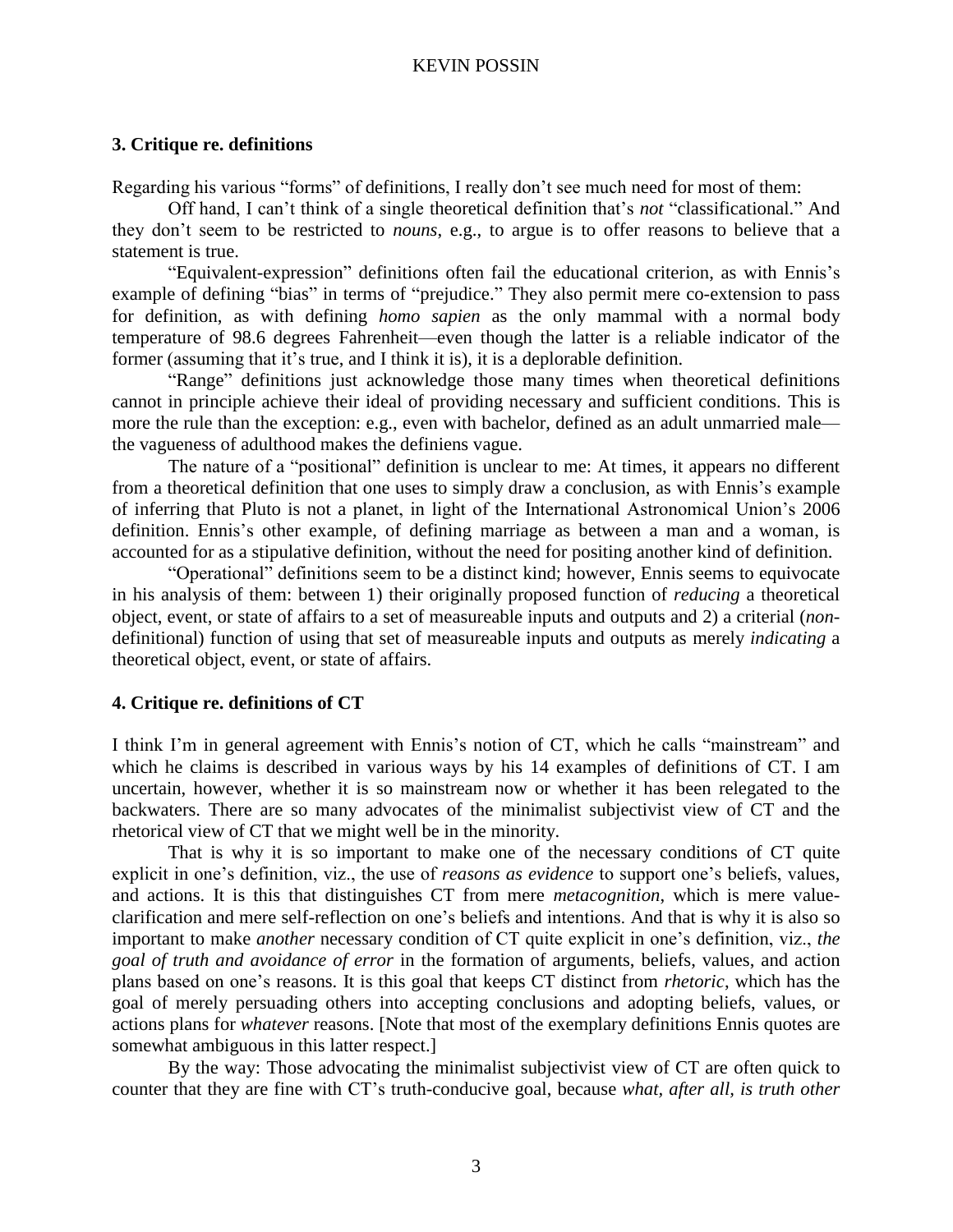#### KEVIN POSSIN

*than mere opinion*? It's all a matter of taste, individual or collective! When shown how selfcontradictory that position is, they proudly quote Whitman (1855/2009): "Do I contradict myself? Very well then I contradict myself, (I am large, I contain multitudes.)." To avoid getting sucked into their infinite loop of ignorance at this point, it's best to just walk away instead of explaining how this *too* is self-refuting.

Primarily though, I have some qualms about the concept-conception distinction that Ennis thinks is so helpful in understanding definitions.

Concepts, as mental representations, can be quite coarse-grained, as with a small child's ability to identify the shape  $\triangle$  (which *we* call 'triangle') and distinguish it from other shapes. But concepts can be very fine-grained—as fine-grained as the propositional attitudes in which they serve as representational content. For example, one can believe that  $\triangle$  is a *trilateral* closed figure without being able to believe that  $\triangle$  is a *triangular* closed figure, for lack of the component concept "angle." The intensionality of propositional attitudes surpasses not only coextension but also logical equivalence. One option *might* be to say that these are different "conceptions" of the single concept we call 'triangle.' I will argue that this is not a viable option with the concept of CT, however.

Differences in concepts of CT can be quite embedded and hidden from view in one's definition. Take for example my definition, which Ennis has mentioned: "The practice of identifying, having, and giving good reasons for one's beliefs, values, and actions, given one's goals of truth and avoidance of error." Because this definition is only a one-liner, it naturally violates the educational criterion of a good definition until I explain what constitutes "good" reasons: Good reasons are analyzed in terms of *cogency*, which is analyzed by means of three conditions—the *acceptability* of premises, their *relevance* in their support of the conclusion, and their *sufficient* support so as to make their conclusion at least probably true. And these conditions are analyzed even further to better guarantee that they are understandable to the audience. For example, the acceptability condition requires that one have more reason to believe the premises are true than not to believe them. Now, what about the person who thinks that the only way to meet the sufficiency condition is by means of *deductive entailment*? Do they have a different *concept* of cogency and, in turn, of CT than I do? I'm inclined to say, yes; and I think Ennis would agree. What about the person who thinks that the only way of achieving acceptable premises is by means of the foundationalist theory of justification, while I advocate more of a coherentist view? Do *we* have different *concepts* of cogency and, in turn, CT? I'm still inclined to say, yes; but I think Ennis would say that this is a mere difference in *conceptions*. Differences in the *constituents* of cogency make for different *concepts*. Note, however, that those differences *need not make a difference* in our acquisition and exercise of CT skills in most situations (for example, when we still agree that cogent arguments must have acceptable premises). Differences certainly *would* make a difference, however, in the case of someone who thinks that *only* deductive arguments are cogent—for *them*, there would be no cogent scientific reasoning, which is contrary to the goal of CT, since so many of our beliefs, values, and actions are based on scientific reasoning.

I question the usefulness of Rawl's distinction between the *concept* of justice and its various *conceptions*. What he seems to call the concept of justice, as "the ethical distribution of burdens and benefits" or "treating cases that are alike in all relevant respects alike and treating cases that differ in relevant respects differently," is empty until one specifies what *ethical* is and what the *relevant respects* are. The theories of justice created by making those specifications are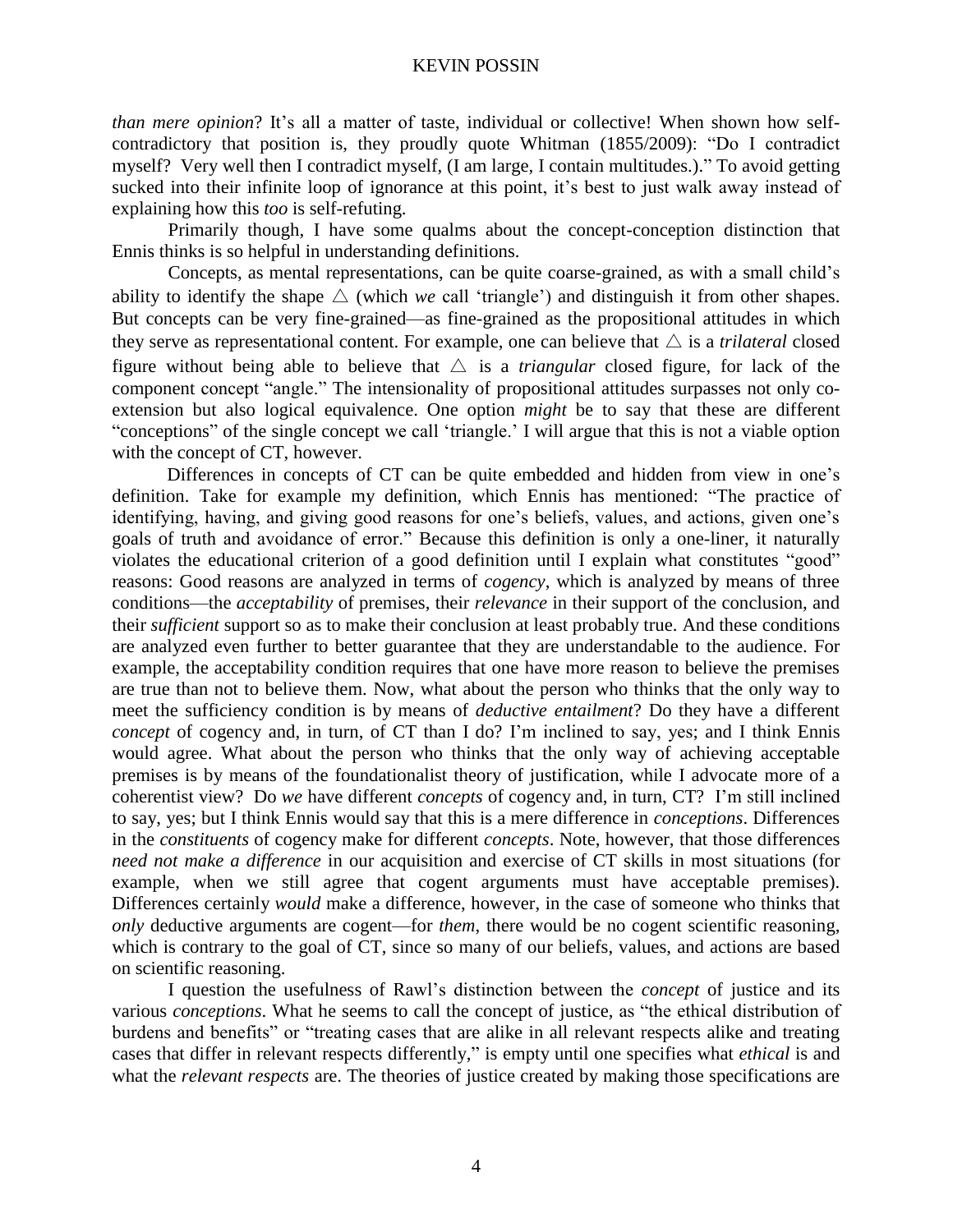not just "conceptions," they are different *concepts* proposed as attempts to capture the *nature* of justice.

This saves us from questions about when a difference in definitions is enough to qualify as a difference in *concepts* as opposed to a mere difference in *conceptions*. Is the minimalist subjectivist (espousing the metacognition account of CT as mere thinking about one's thinking) offering a different *conception* or have they crossed some penumbra to offer instead a different *concept*? By offering a *procedural* theory of justice, instead of an end-state theory, has Rawls offered a different *concept* of justice instead of a different *conception*? By offering *procedural* and *consensus* views of objectivity and truth, instead of views with *realist* commitments, have the pragmatist and the relativist, respectively, offered different *concepts* or merely different *conceptions*? I can't see any non-arbitrary way of deciding. Luckily, I don't have to, since *concepts* and *conceptions* seem to be one and the same thing.

The concept-conception distinction is especially misleading in the case of defining CT. This is because CT, just as "game," is not a natural kind that stands still so as to lend itself to analysis. As we analyze the nature of games, by looking and seeing, as Wittgenstein would say, we find only multifarious features, coming and going, among what we deem to be games, creating only family resemblances among them. This is because what it is to play a game is an evolving *construct*, to which all of us are making installments and altering them as we go. This is illustrated with the help of Bernard Suits's (1967) gallant attempt to refute Wittgenstein by defining playing a game as: "to engage in activity directed toward bringing about a specific state of affairs, using only means permitted by specific rules, where the means permitted by the rules are more limited in scope than they would be in the absence of the rules, and where the sole reason for accepting such limitations is to make possible such activity." Even this definition has become too narrow, because it requires that playing a game is an *activity*, which would fail to account for "staring someone down," which is considered a game by many. A group of people might also compete for who outlives the rest, under the rule that members can't kill each other off. This too is construable as a game—it has a "winning" end state—but outliving is *not* an activity, it's a process or state that one suffers.

This is why Ennis's analogy to his house, of which there may be numerous more or less accurate descriptions, is quite misleading. We each have our own house that we have constructed to more or less fulfill our goals of providing shelter and privacy. If we have *other* goals, we might well construct very different structures. This is what seems to explain our different concepts (and corresponding definitions) of CT, and *whether they are even concepts or definitions of CT at all*, which hinge on whether one's goal is the truth-conducive formation of beliefs, values, and action plans by means of reasons, as opposed to the goal of mere selfreflection with no normative assessment or the goal of the formation of beliefs, values, and action plans *in others*, again, with no normative assessment. The minimalist subjectivist's concept, for example, as mere metacognition, is not even close to being CT. It is like a game with no rules, and that's no game at all.

To complicate things even more, Ennis seems to equivocate on the notion of "conception." For most of his discussion, the components of what he calls one's conception of CT are construed as *essential* components. But he also has another sense of conception, as "a proposed plan for achieving the instantiation of the concept to at least some extent," i.e., "specific things to teach" for enhancing students' CT skills. For example, understanding formal and informal fallacies in natural language greatly facilitates—but they are *not* necessary conditions for—one's